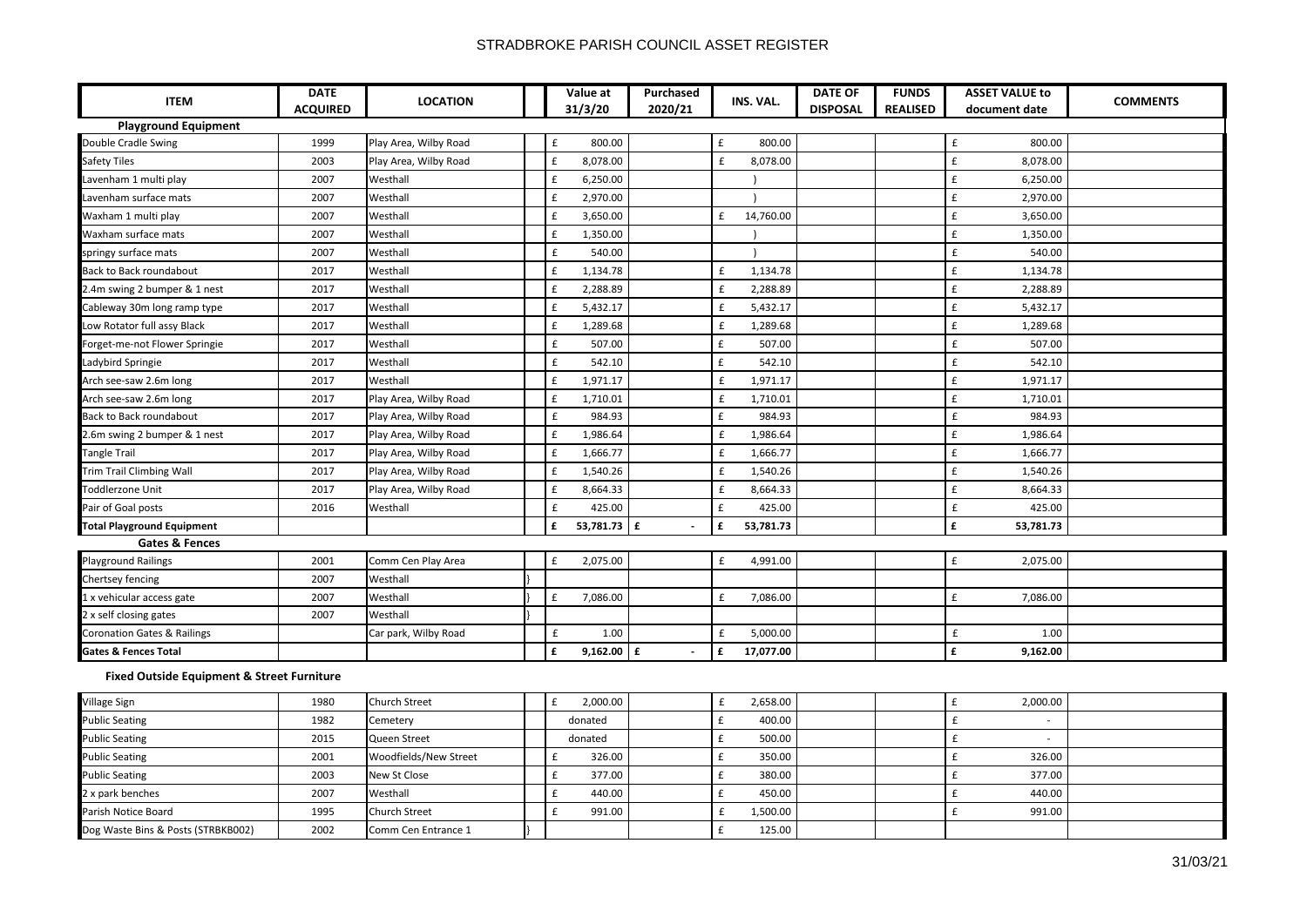| <b>ITEM</b>                                                                                                   | <b>DATE</b><br><b>ACQUIRED</b> | <b>LOCATION</b>                    | Value at<br>31/3/20 | Purchased<br>2020/21 |                    | INS. VAL. | <b>DATE OF</b><br><b>DISPOSAL</b> | <b>FUNDS</b><br><b>REALISED</b> | <b>ASSET VALUE to</b><br>document date | <b>COMMENTS</b>               |
|---------------------------------------------------------------------------------------------------------------|--------------------------------|------------------------------------|---------------------|----------------------|--------------------|-----------|-----------------------------------|---------------------------------|----------------------------------------|-------------------------------|
| Dog Waste Bins & Posts (STRBKB009)                                                                            | 2002                           | Draper's/Laxfield 1                |                     |                      | £                  | 125.00    |                                   |                                 |                                        |                               |
| Dog Waste Bins & Posts (STRBKB001)                                                                            | 2002                           | Doggetts/New St 1                  | £<br>500.00         |                      | £                  | 125.00    |                                   |                                 | £<br>500.00                            |                               |
| Dog Waste Bins & Posts (STRBKB006)                                                                            | 2002                           | Doggetts/Queen St                  |                     |                      | £                  | 125.00    |                                   |                                 |                                        |                               |
| Dog Waste Bins & Posts (STRBKB011)                                                                            | 2003                           | Opp Neaves Lane / Laxfield 2       |                     |                      | £                  | 125.00    |                                   |                                 |                                        |                               |
| Dog litter bin (STRBKB010)                                                                                    | 2017                           | Wilby Road                         | £<br>125.00         |                      | £                  | 125.00    |                                   |                                 | £<br>125.00                            |                               |
| Dog Bin Liner (STRBKB002)                                                                                     | 2004                           | Comm Cen Entrance 1                |                     |                      |                    |           |                                   |                                 |                                        |                               |
| Dog Bin Liner (STRBKB009)                                                                                     | 2004                           | Draper's/Laxfield 1                |                     |                      |                    |           |                                   |                                 | £<br>100.00                            |                               |
|                                                                                                               | 2004                           | Doggetts/New St                    | £<br>100.00         |                      |                    |           |                                   |                                 |                                        |                               |
|                                                                                                               | 2004                           | Doggetts/Queen St                  |                     |                      |                    |           |                                   |                                 |                                        |                               |
| Dog Bin Liner (STRBKB001)<br>Dog Bin Liner (STRBKB006)<br>Dog Bin Liner (STRBKB011)<br>Litter Bin (STRBKB005) | 2004                           | Opp Neaves Lane / Laxfield 2       |                     |                      |                    |           |                                   |                                 |                                        |                               |
|                                                                                                               | 2006                           | Queen Street - nr Church           | £<br>18.00          |                      |                    |           |                                   |                                 | £<br>18.00                             |                               |
| Dustbin (STRBKB008)                                                                                           | 2004                           | Church St. - Church wall           | £<br>11.00          |                      |                    |           |                                   |                                 | $\pmb{\mathsf{f}}$<br>11.00            |                               |
| Litter Bin (STRBKB003)                                                                                        | 2006                           | Comm Cen Entrance                  | £<br>149.00         |                      | £                  | 150.00    |                                   |                                 | £<br>149.00                            |                               |
| Litter Bin (STRBKB004)                                                                                        | 2013                           | Community Centre area/ pf          | £<br>422.00         |                      | £                  | 450.00    |                                   |                                 | £<br>422.00                            |                               |
| Litter Bin (STRBKB007)                                                                                        | 2011                           | Westhall                           | £<br>284.00         |                      | £                  | 200.00    |                                   |                                 | £<br>284.00                            |                               |
| <b>Public seating</b>                                                                                         | 2007                           | Cemetery                           |                     |                      | £                  | 350.00    |                                   |                                 |                                        |                               |
| <b>Public seating</b>                                                                                         | 2007                           | Playing Field Wiby Rd x 2          | £<br>1,222.00       |                      | £                  | 700.00    |                                   |                                 | £<br>1,222.00                          |                               |
| <b>Public seating</b>                                                                                         | 2007                           | Westhall                           |                     |                      | £                  | 350.00    |                                   |                                 |                                        |                               |
| Warning signs "no gritting"                                                                                   | 2015                           | Community Centre area              | £<br>79.75          |                      | $\pmb{\mathsf{f}}$ | 80.00     |                                   |                                 | £<br>79.75                             |                               |
| Noticeboard                                                                                                   | 2015                           | Queens Street                      | £<br>350.00         |                      | £                  | 350.00    |                                   |                                 | £<br>350.00                            |                               |
| Noticeboard                                                                                                   | 2015                           | Junction of New St & Church St     | £<br>350.00         |                      | £                  | 350.00    |                                   |                                 | £<br>350.00                            |                               |
| <b>Public Seating</b>                                                                                         | 2017                           | Westhall                           | £<br>270.75         |                      | £                  | 270.75    |                                   |                                 | £<br>270.75                            |                               |
| <b>Public Seating x 2</b>                                                                                     | 2017                           | Westhall                           | £<br>1,007.00       |                      | £                  | 1,007.00  |                                   |                                 | £<br>1,007.00                          |                               |
| <b>Public Seating</b>                                                                                         | 2017                           | Westhall                           | £<br>265.99         |                      | £                  | 265.99    |                                   |                                 | £<br>265.99                            |                               |
| <b>Public Seating</b>                                                                                         | 2017                           | Play Area, Wilby Road              | £<br>211.84         |                      | £                  | 211.84    |                                   |                                 | £<br>211.84                            |                               |
| <b>Public Seating</b>                                                                                         | 2017                           | Play Area, Wilby Road              | £<br>265.99         |                      | £                  | 265.99    |                                   |                                 | £<br>265.99                            |                               |
| <b>Public Seating</b>                                                                                         | 2016                           | Playingfield, Wilby Road, IP21 5JP | donated             |                      | £                  | 374.00    |                                   |                                 | £<br>$\sim$                            | Jack's Bench                  |
| <b>Phone Kiosk</b>                                                                                            | 2017                           | <b>Church Street</b>               | £<br>1.00           |                      | £                  | 3,000.00  |                                   |                                 | £<br>1.00                              |                               |
| Defibrillator Cabinet                                                                                         | 2017                           | Phone Kiosk, Church Street         | £<br>800.00         |                      | £                  | 800.00    |                                   |                                 | £<br>800.00                            |                               |
| Portable Defibrillator                                                                                        | 2017                           | Phone Kiosk, Church Street         | donated             |                      | £                  | 1,000.00  |                                   |                                 | $\pmb{\mathsf{f}}$<br>$\sim$           |                               |
| NO DOG' signs                                                                                                 | 2001                           | Pool Building/os walls             | £<br>70.00          |                      |                    |           |                                   |                                 | $\pmb{\mathsf{f}}$<br>70.00            |                               |
| <b>Ball Games Warning Sign</b>                                                                                | 2004                           | Pool adj to Comm Cen               | £<br>54.00          |                      |                    |           |                                   |                                 | $\pmb{\mathsf{f}}$<br>54.00            |                               |
| Plaques:                                                                                                      | 2003                           | Stradbroke Churchyard              | £<br>105.00         |                      |                    |           |                                   |                                 | £<br>105.00                            |                               |
| Queen's Golden Jubilee                                                                                        |                                |                                    |                     |                      |                    |           |                                   |                                 |                                        |                               |
| Cllr F Boast                                                                                                  |                                |                                    |                     |                      |                    |           |                                   |                                 |                                        |                               |
|                                                                                                               | 2020                           | Cemetery & playing fields x 2      | £                   | £<br>275.25          | £                  | 275.25    |                                   |                                 | £<br>275.25                            | No dog signs plus trip hazard |
| Safety signs<br>Fixed Outside Equipment & Street Furniture Total                                              |                                |                                    | £<br>10,796.32      | £<br>$275.25$ $E$    |                    | 17,438.82 |                                   |                                 | £<br>11,071.57                         |                               |